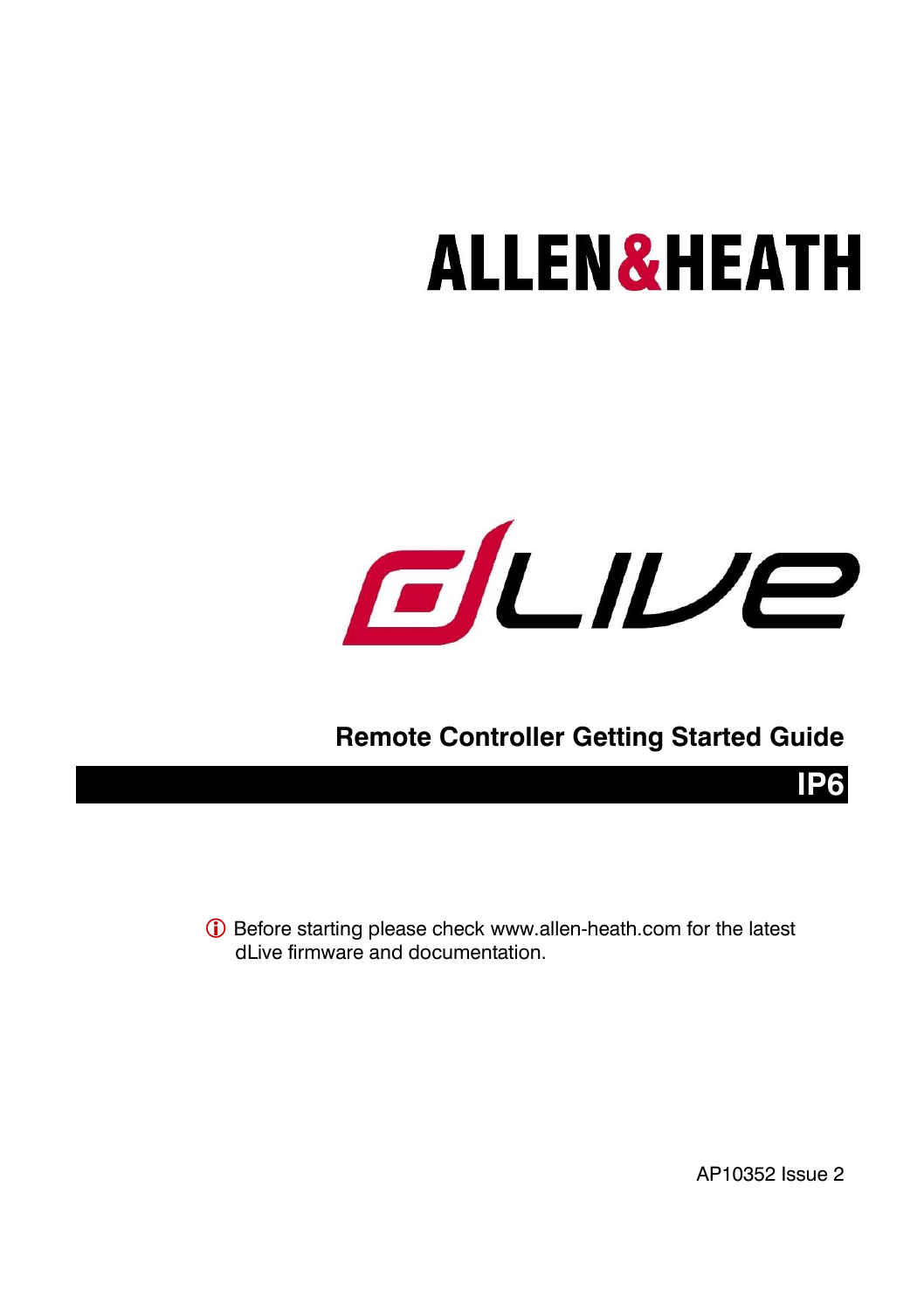### **Limited One Year Manufacturer's Warranty**

Allen & Heath warrants the Allen &Heath -branded hardware product and accessories contained in the original packaging ("**Allen & Heath Product**") against defects in materials and workmanship when used in accordance with Allen & Heath's user manuals, technical specifications and other Allen & Heath product published guidelines for a period of ONE (1) YEAR from the date of original purchase by the end-user purchaser ("**Warranty Period**").

This warranty does not apply to any non-Allen & Heath branded hardware products or any software, even if packaged or sold with Allen & Heath hardware.

Please refer to the licensing agreement accompanying the software for details of your rights with respect to the use of software/firmware ("EULA").

Details of the EULA, warranty policy and other useful information can be found on the Allen & Heath website: [www.allen-heath.com/legal.](http://www.allen-heath.com/legal)

Repair or replacement under the terms of the warranty does not provide right to extension or renewal of the warranty period. Repair or direct replacement of the product under the terms of this warranty may be fulfilled with functionally equivalent service exchange units.

This warranty is not transferable. This warranty will be the purchaser's sole and exclusive remedy and neither Allen & Heath nor its approved service centres shall be liable for any incidental or consequential damages or breach of any express or implied warranty of this product.

### **Conditions Of Warranty**

The equipment has not been subject to misuse either intended or accidental, neglect, or alteration other than as described in the User Guide or Service Manual, or approved by Allen & Heath.

Any necessary adjustment, alteration or repair has been carried out by an authorised Allen & Heath distributor or agent.

The defective unit is to be returned carriage prepaid to the place of purchase, an authorised Allen & Heath distributor or agent with proof of purchase. Please discuss this with the distributor or the agent before shipping. Units returned should be packed in the original carton to avoid transit damage.

DISCLAIMER: Allen & Heath shall not be liable for the loss of any saved/stored data in products that are either repaired or replaced.

Check with your Allen & Heath distributor or agent for any additional warranty information which may apply. If further assistance is required please contact Allen & Heath Ltd.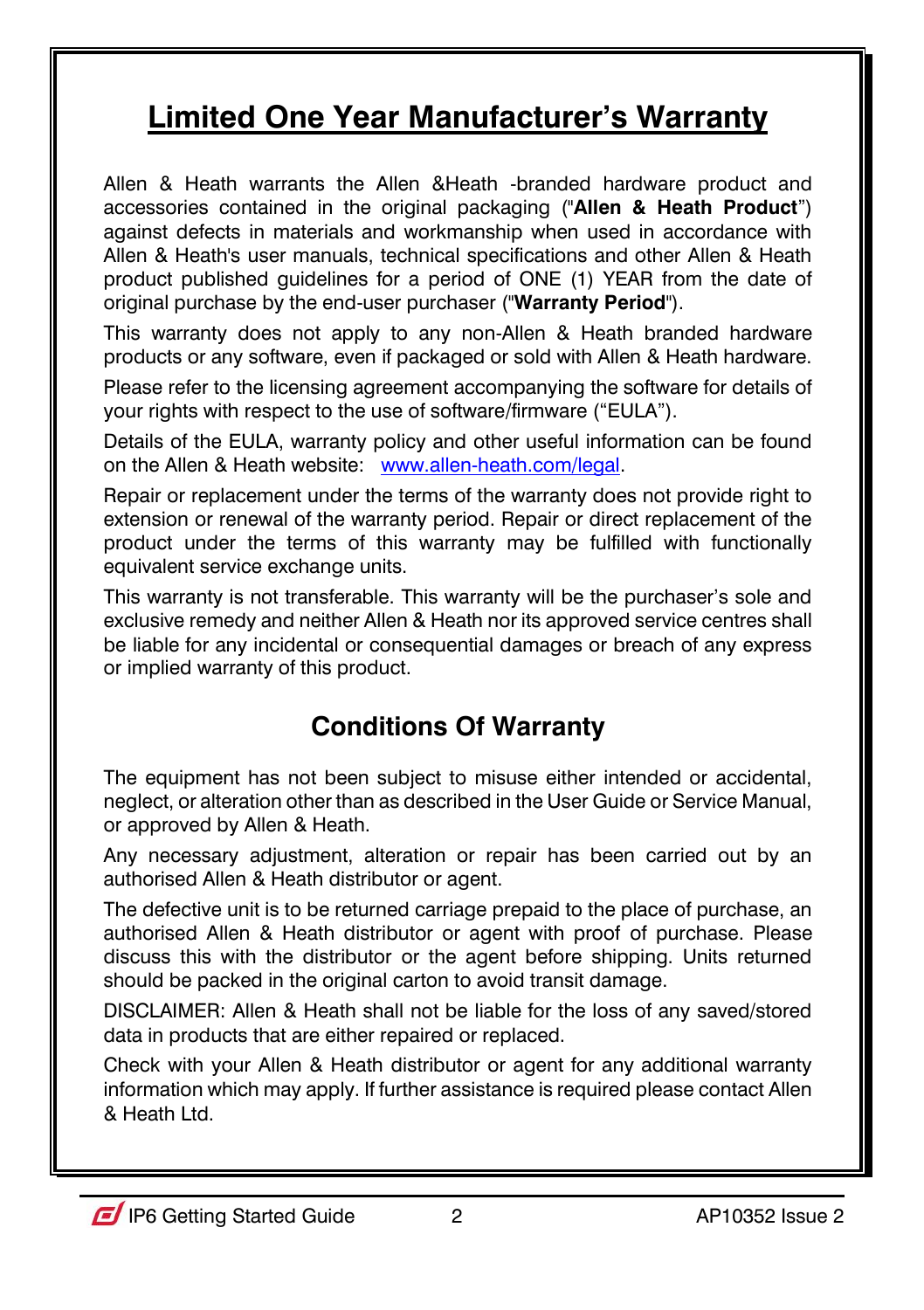### <span id="page-2-0"></span>**IMPORTANT - Read before starting**

#### **Safety instructions**

Before starting, read the **Important Safety Instructions** printed on the sheet supplied with the equipment. For your own safety and that of the operator, technical crew and performers, follow all instructions and heed all warnings printed on the sheet and on the equipment panels.

### **System operating firmware**

The function of the IP Remote Controller is determined by the firmware (operating software) that the mixing system runs. Firmware is updated regularly as new features are added and improvements made.

 Check [www.allen-heath.com](http://www.allen-heath.com/) for the latest version of mixer firmware. IP6 requires dLive firmware V1.30 or higher.

#### **Software licence agreement**

By using this Allen & Heath product and the software within it you agree to be bound by the terms of the relevant **End User Licence Agreement** (EULA), a copy of which can be found at [www.allen-heath.com/legal.](http://www.allen-heath.com/legal) You agree to be bound by the terms of the EULA by installing, copying, or using the software.

#### **Further information**

Please refer to the **Allen & Heath website** for further information, knowledgebase and technical support. For more information on dLive setup and mixing functions please refer to the dLive Firmware Reference Guide available for download at [www.allen](http://www.allen-heath.com/)[heath.com.](http://www.allen-heath.com/)

Check for the latest version of this Getting Started Guide.

You can also join our Allen & Heath Digital Community to share knowledge and information with other dLive users.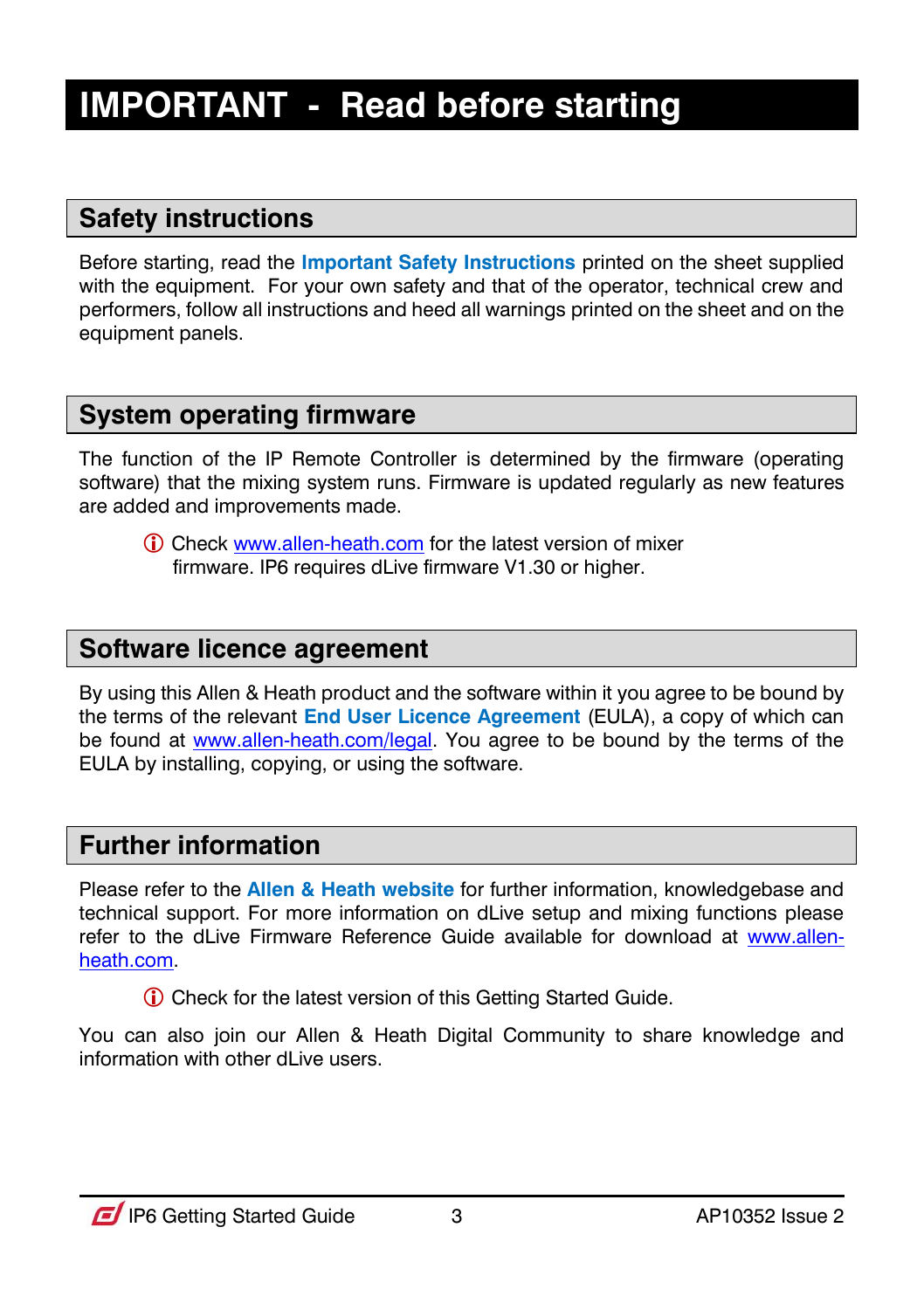#### **General precautions**

- Protect the equipment from damage through liquid or dust contamination. Cover the equipment when it is not being used for a long period.
- If the equipment has been stored in sub-zero temperatures allow time for it to reach normal operating temperature before use at the venue. Recommended operating temperature is 0 to 35 degrees Celsius.
- Avoid using the equipment in extreme heat and direct sunlight. Make sure there is adequate air movement around the equipment.
- Clean the equipment with a soft brush and dry lint-free cloth. Do not use chemicals, abrasives or solvents.
- It is recommended that servicing is carried out only by an authorised Allen & Heath agent. Contact details for your local distributor can be found on the Allen & Heath website. Allen & Heath do not accept liability for damage caused by maintenance, repair or modification by unauthorised personnel.

### **Register your product**

Register your product online a[t www.allen-heath.com/register.](http://www.allen-heath.com/register)

 $\epsilon$ This product complies with the European Electromagnetic Compatibility directive 2004/108/EC and the European Low Voltage directive 2006/95/EC.

> Any changes or modifications to the product not approved by Allen & Heath could void the compliance of the product and therefore the user's authority to operate it.

> > IP6 Getting Started Guide

Copyright © 2016 Allen & Heath. All rights reserved.

# ALLEN&HEATH

Allen & Heath Limited, Kernick Industrial Estate, Penryn, Cornwall, TR10 9LU, UK

[http://www.allen-heath.com](http://www.allen-heath.com/)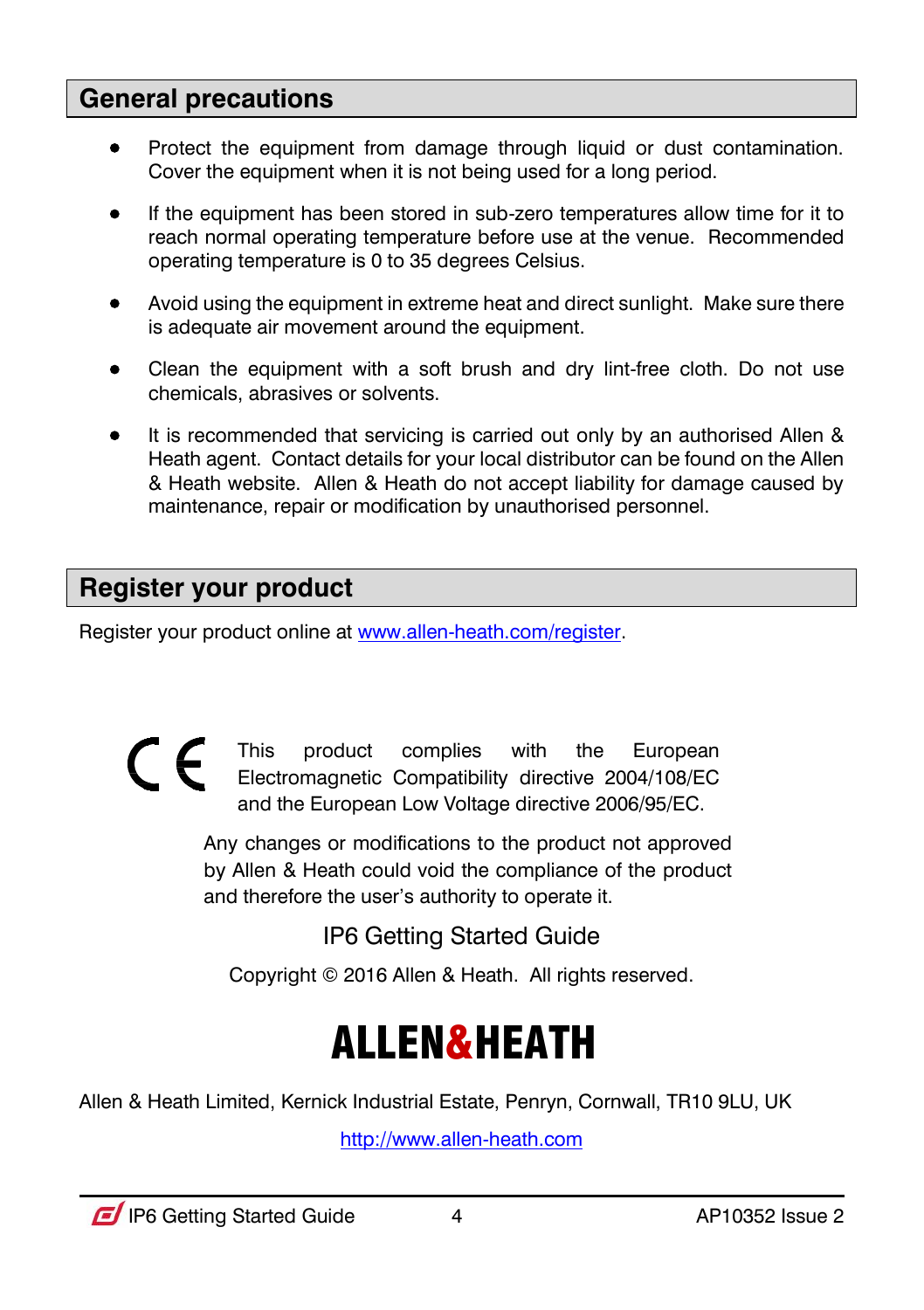## **Contents**

<span id="page-4-0"></span>

| $\mathbf{1}$ . |     |     |  |
|----------------|-----|-----|--|
| 2.             |     |     |  |
|                |     | 2.1 |  |
| 3.             |     |     |  |
| 4.             |     |     |  |
| 5.             |     |     |  |
|                | 5.1 |     |  |
|                | 5.2 |     |  |
|                | 5.3 |     |  |
|                | 5.4 |     |  |
| 6.             |     |     |  |
| 7 <sub>1</sub> |     |     |  |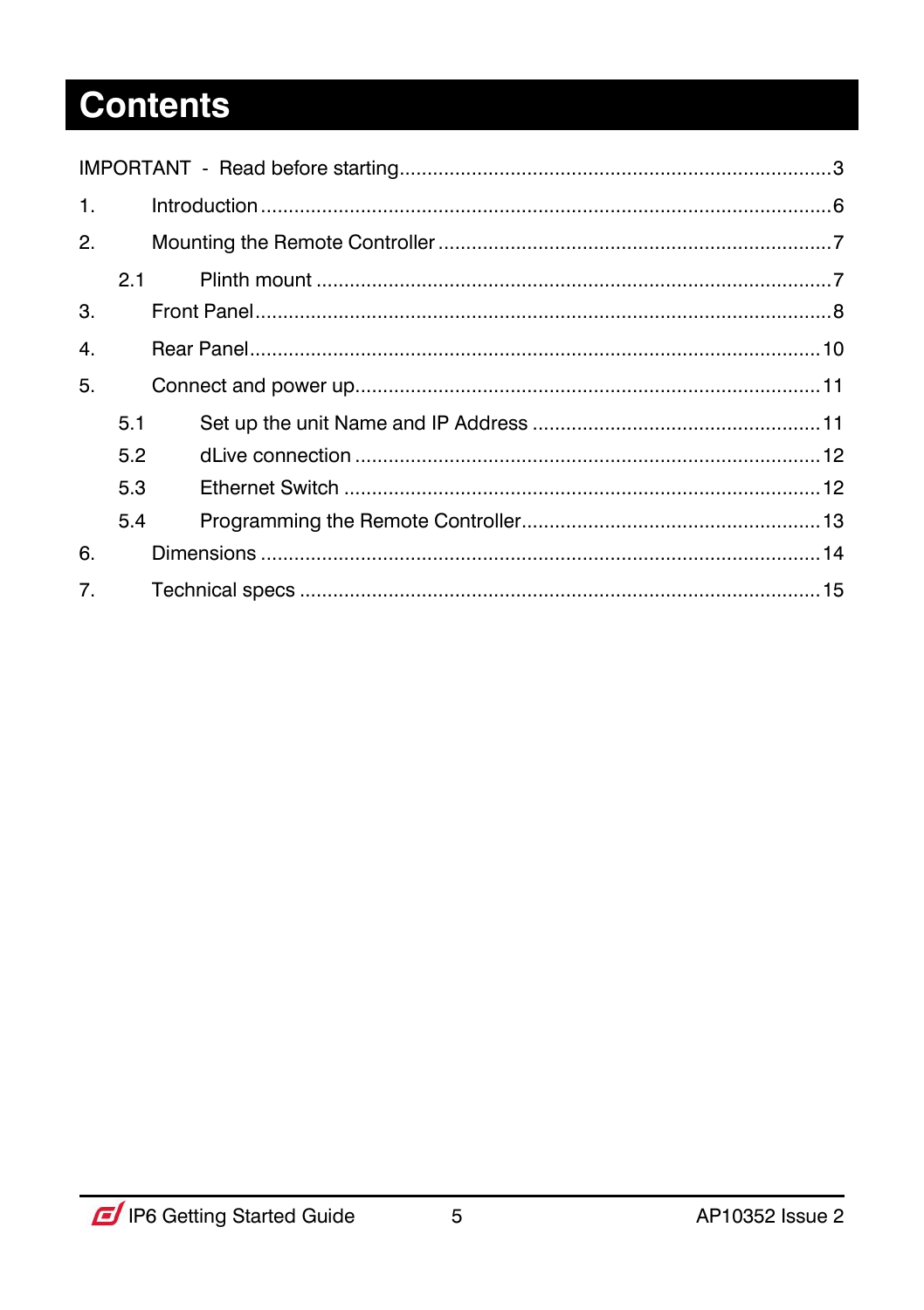### **Packed items**

Check you have received the following:

- IP6 Remote Controller
- Getting Started Guide AP10352
- **•** Safety Sheet
- 12V Power Supply

### **1. Introduction**

The IP6 is part of the Allen & Heath IP Series of remote controllers. It interfaces with the dLive mixing system via standard TCP/IP Network connections and can therefore be networked with other controllers, computers and third party devices using a standard Ethernet infrastructure. It can be powered by an external 12V PSU or over Ethernet (PoE).

The IP6 controls and functions are programmed using a dLive Surface or dLive Director software for PC/Mac, and can suit a number of applications including:

- Personal Monitoring The IP6 can be configured to control the Send levels, Pans and assignments of multiple channels to a specific mix on the dLive, for example for wireless IEM use, giving musicians the freedom to control their own monitor sound.
- Installation The installer or system integrator can configure the IP6 to provide the degree of control needed by the day to day operator, for example the levels of microphones and music sources in a room.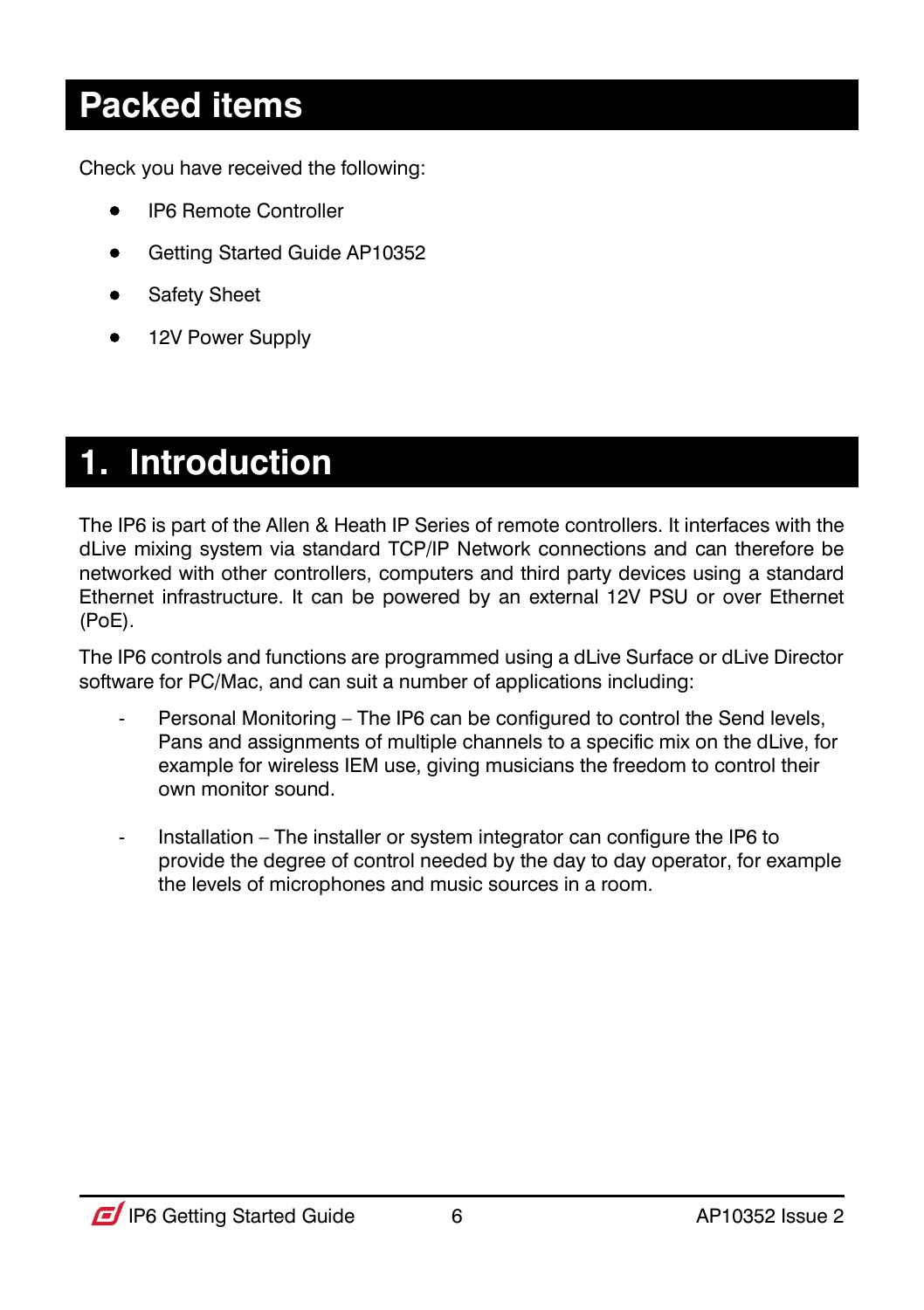### <span id="page-6-0"></span>**2. Mounting the Remote Controller**

The IP6 can be used free standing or mounted on a standard microphone stand thanks to the integrated 3/8" threaded hole.



**AB8999** Mic stand bracket **AB8705** Push in headphone holder





### <span id="page-6-1"></span>**2.1 Plinth mount**

Use the holes indicated below for 6B screws when mounting in a plinth, podium or furniture. Ensure adequate air flow around the unit.

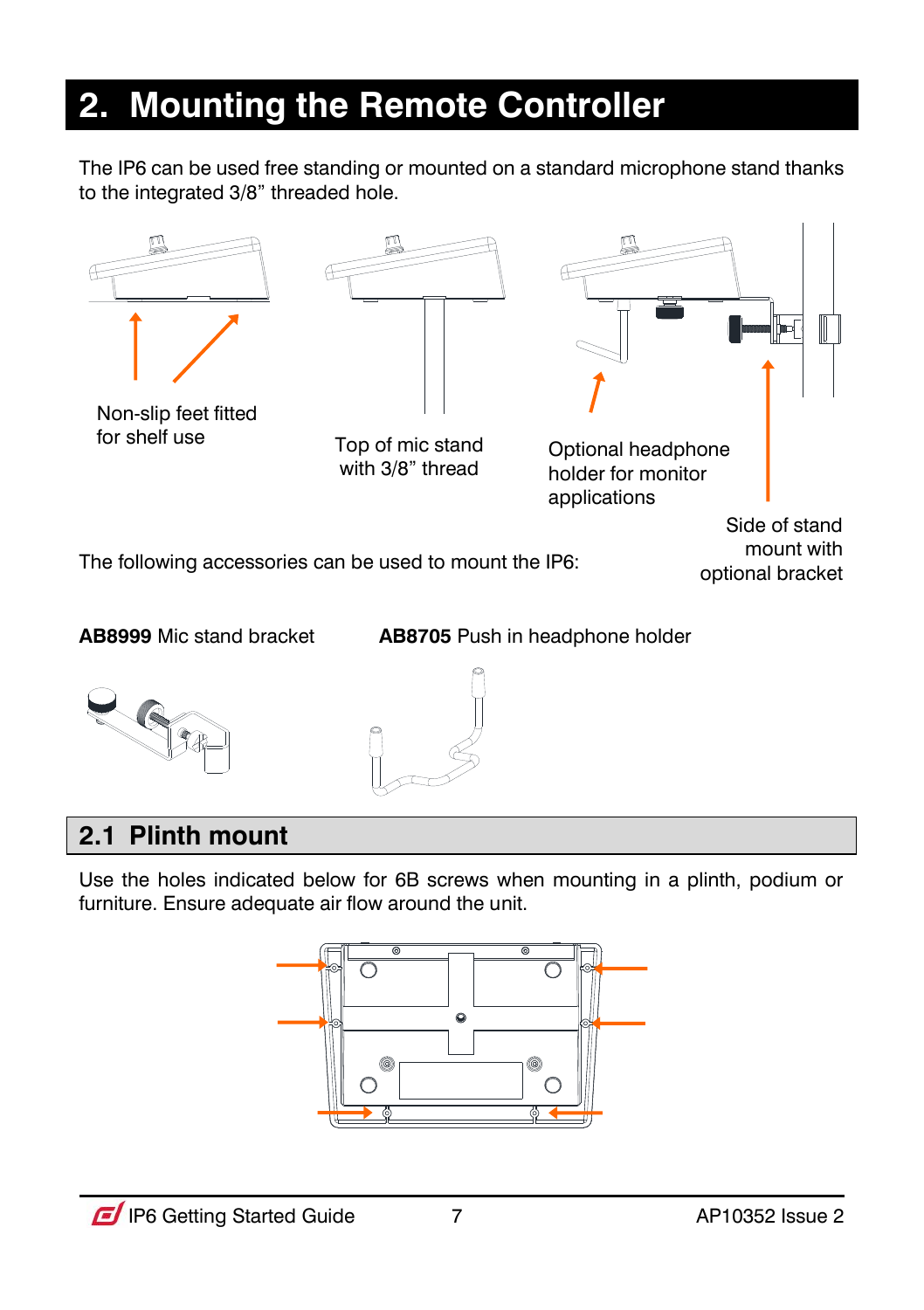### <span id="page-7-0"></span>**3. Front Panel**



 **SoftKeys** – 2 sets of 6x backlit assignable keys. Can be configured individually or as part of a vertical 'Rotary Strip'. Available functions include Send On/Off, PAFL, Mute, Scene Recall, Tap Tempo, Talkback Assign, Custom MIDI. 1

 **LCD Displays** – 6x colour displays providing information on the channels and on the function of the SoftKeys. 2

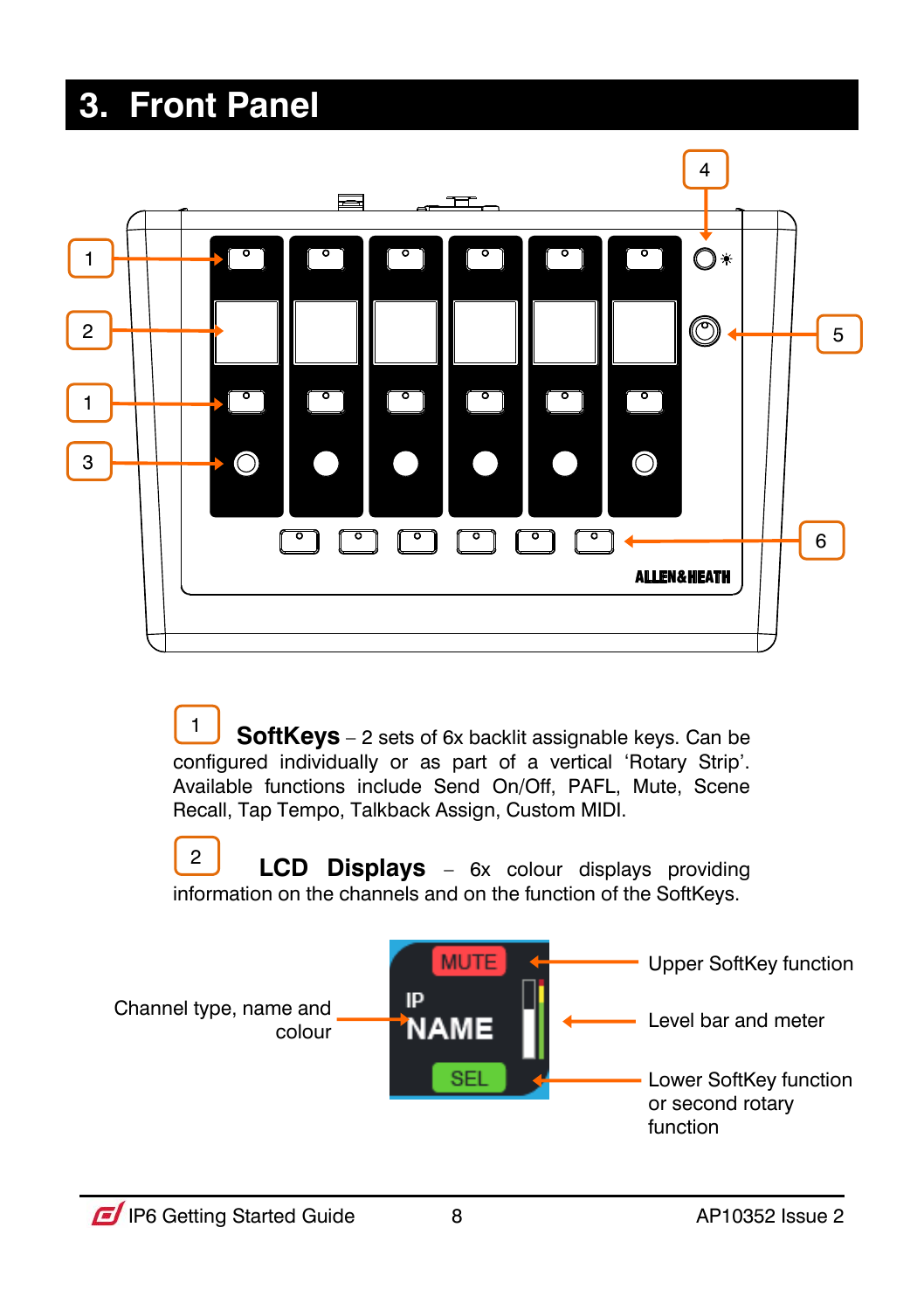**Rotary Encoders** – 6x assignable dual function rotary controls. Can be configured individually or as part of a vertical 'Rotary Strip'. Push and turn a rotary to control its second function. 3

Available functions include Input Level, Mix Level, DCA Level, Aux Send Level, FX Send Level, Matrix Send Level, Pan, Custom MIDI.

**Dimmer** – Steps through different brightness presets for all displays and keys, for use in low light environments. 4

 **SoftKey (Alt View)** – Assignable key. Can be configured to show alternative information on the LCD displays. 5

Other available functions include Send On/Off, PAFL, Mute, Scene Recall, Tap Tempo, Talkback Assign, Custom MIDI.

 **SoftKeys (Layers)** – 6x additional, backlit assignable keys. Can be configured to change Layers on the Remote Controller. This allows up to 6 different sets of controls / channels instantaneously available at a press of a button. For example you can control the sends of 36 individual Inputs to a monitor mix, or set up the Layers to control the sound to 6 different zones in a venue. 6

<span id="page-8-0"></span>Other available functions include Send On/Off, PAFL, Mute, Scene Recall, Tap Tempo, Talkback Assign, Custom MIDI.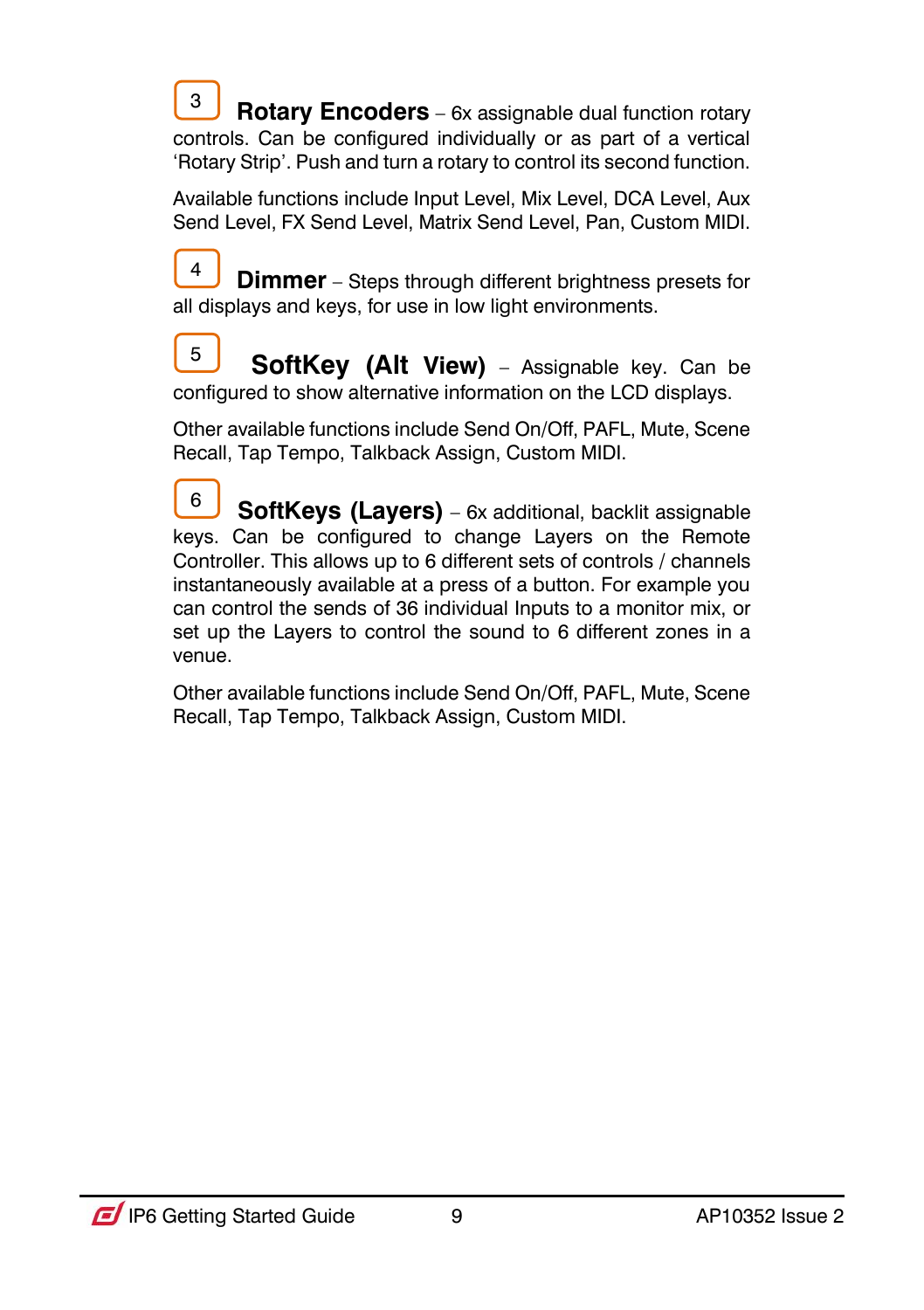### **4. Rear Panel**



 **Network** – Fast Ethernet, PoE compliant Network port for connection to the mixing system. 1

 The IP6 provides a locking Neutrik EtherCon socket to protect the connection. Use cables fitted with locking EtherCon for touring or rental applications.

 The maximum cable length is 100m. Use STP (shielded twisted pair) CAT5 or higher cables. Those with both foil and braided screens provide shielding from interference and are generally more rugged. Stranded core cables are less prone to damage when kinged or repeatedly coiled. Refer to [www.allen-heath.com](http://www.allen-heath.com/) for a list of CAT5 cables available to order

**Ext DC In** – External PSU input. Alternatively, the IP6 can be powered via the Network port when connected to a PoE switch.  $\mathfrak{p}$ 

A plastic P-clip cable clamp is provided to secure the DC cable.

Only use the power supply provided in the box.

**Reset Network Settings** - A recessed switch lets you reset the network settings to factory default. To reset, insert a pointed object to press the switch whilst applying power to the unit, then release. 3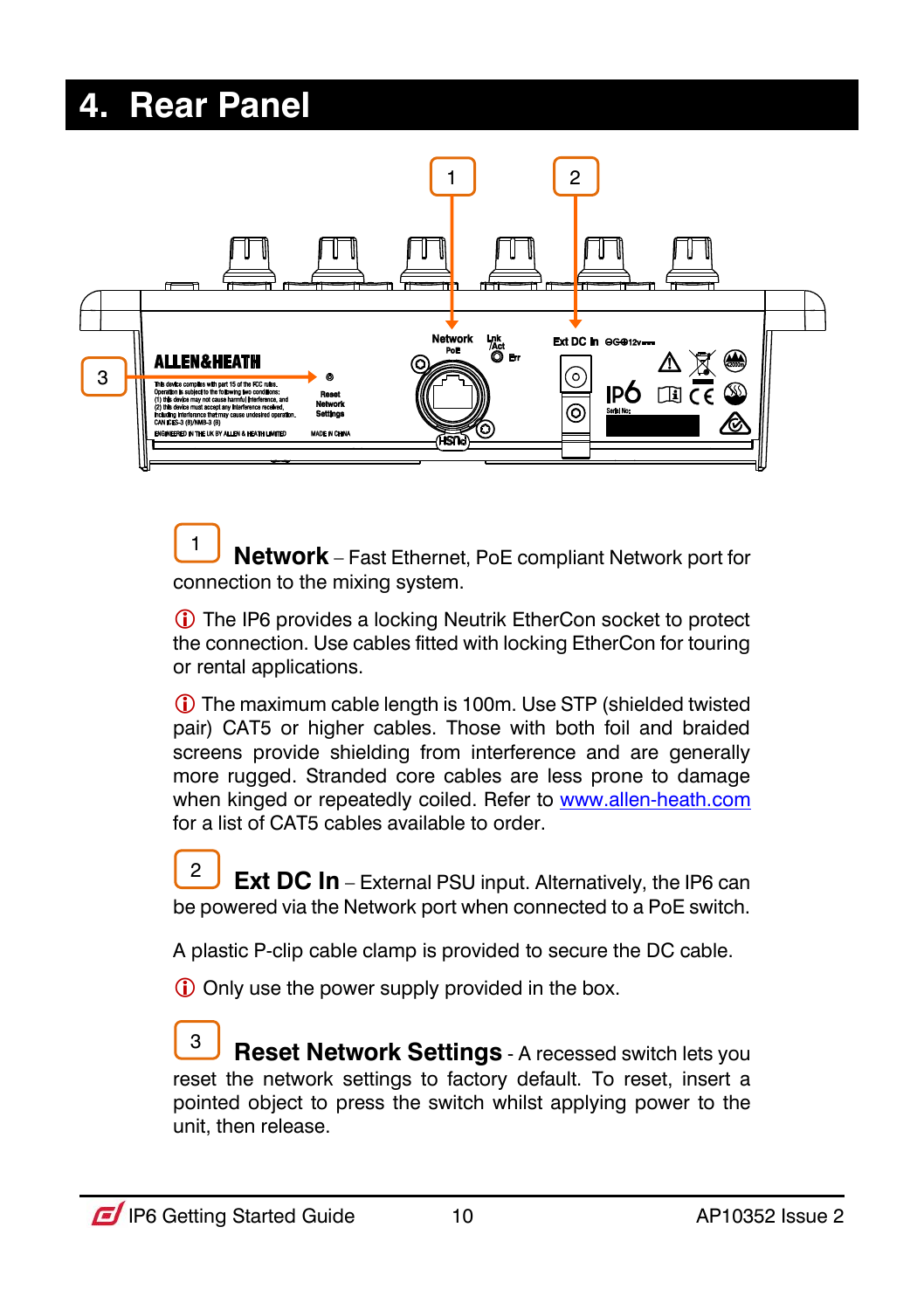### <span id="page-10-1"></span><span id="page-10-0"></span>**5.1 Set up the unit Name and IP Address**

When connecting multiple IP Remote Controllers to the same network, ensure each unit is set to a unique Name and IP Address beforehand. Alternatively you can enable DHCP on the Remote Controllers, provided a DHCP Server is present on the network and the DHCP range is compatible with the IP Address of the mixing system.

The factory default settings are as follows:

| Unit Name         | IP6           |
|-------------------|---------------|
| DHCP              | Off           |
| <b>IP Address</b> | 192.168.1.72  |
| Subnet Mask       | 255.255.255.0 |
| Gateway           | 192.168.1.254 |

There are two ways of editing these settings:

**Browser access** – Connect a PC or Mac computer to the Network port of the IP6. Set your computer to a compatible, static IP Address, for example 192.168.1.100 with Subnet 255.255.255.0. Open a web browser and type the IP6 default IP Address **192.168.1.72** in the URL bar. This will give access to the unit network settings. Repeat the operation for each IP6 unit.

**dLive software** – Connect the IP6 to a dLive Network port. Use the Surface touchscreen interface or Director software to edit the IP6 network settings. Once applied, repeat the operation for each IP6 unit.

<span id="page-10-2"></span> Refer to the dLive Firmware Reference Guide available for download a[t www.allen-heath.com](http://www.allen-heath.com/) for more information.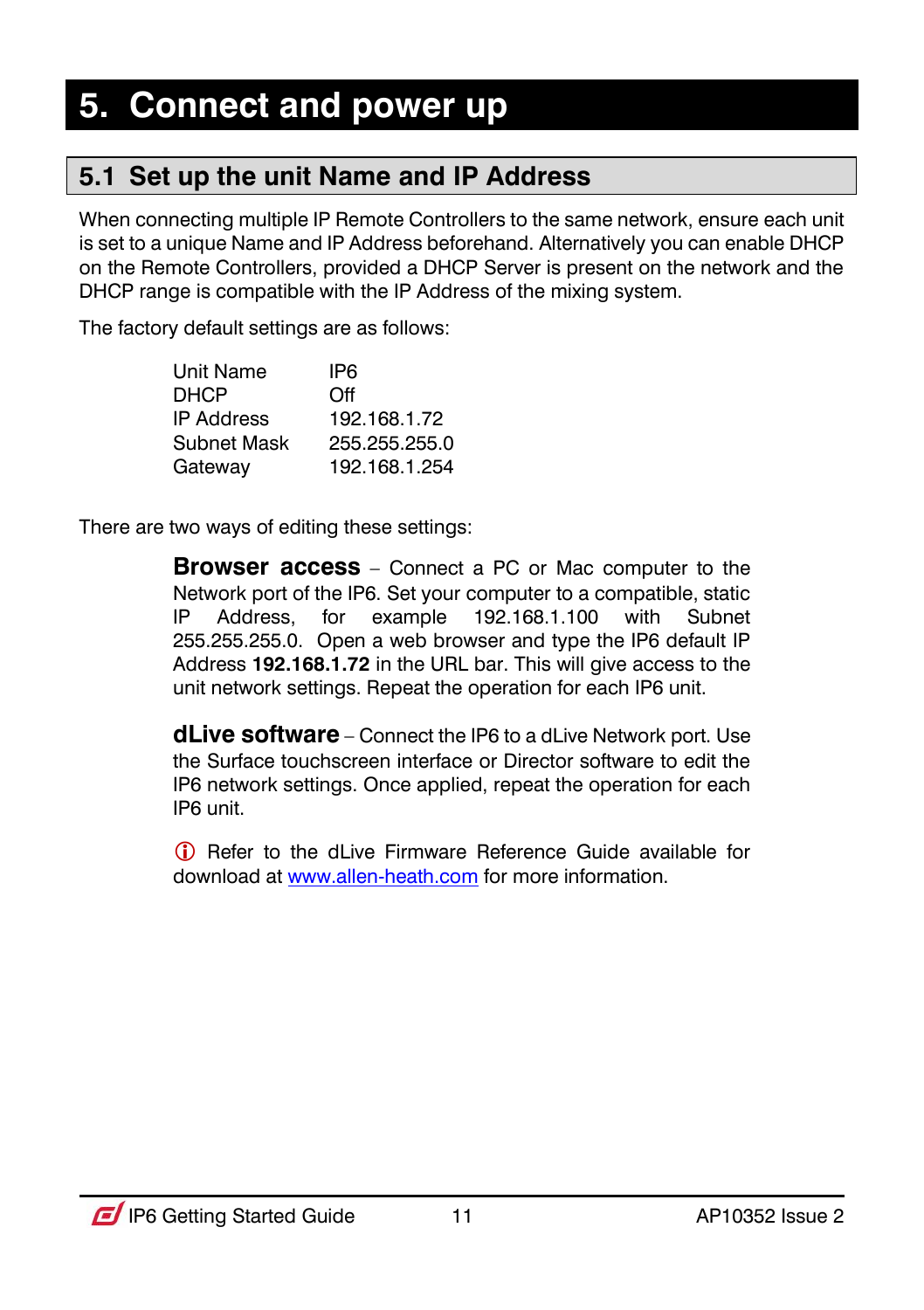### **5.2 dLive connection**

Connect the IP6 to a MixRack or Surface Network port using a CAT5 cable up to 100m long.



Power up the IP6 by plugging the external PSU into the DC In socket. The port Lnk/Err indicator flashes at a steady rate when the link is established. The unit Name and IP address are displayed on the LCD Displays for easy identification of the unit. After a few seconds the IP6 will display the assignments and functions if any have been set for the unit.

> If the firmware in a connected IP Remote Controller is not the same version as that in the dLive mixer, then the mixer will automatically update the IP firmware at power up.

### <span id="page-11-0"></span>**5.3 Ethernet Switch**

For parallel connection of multiple IP Remote Controllers you can use a standard Ethernet switch.

> For PoE (Power over Ethernet) either of the two standards 802.3af (15.4W at source) or 802.3at (25.5W at source) is suitable. Check that the overall power rating is enough to provide for all IP Remote Controllers you wish to connect (allow 10W per IP6 unit).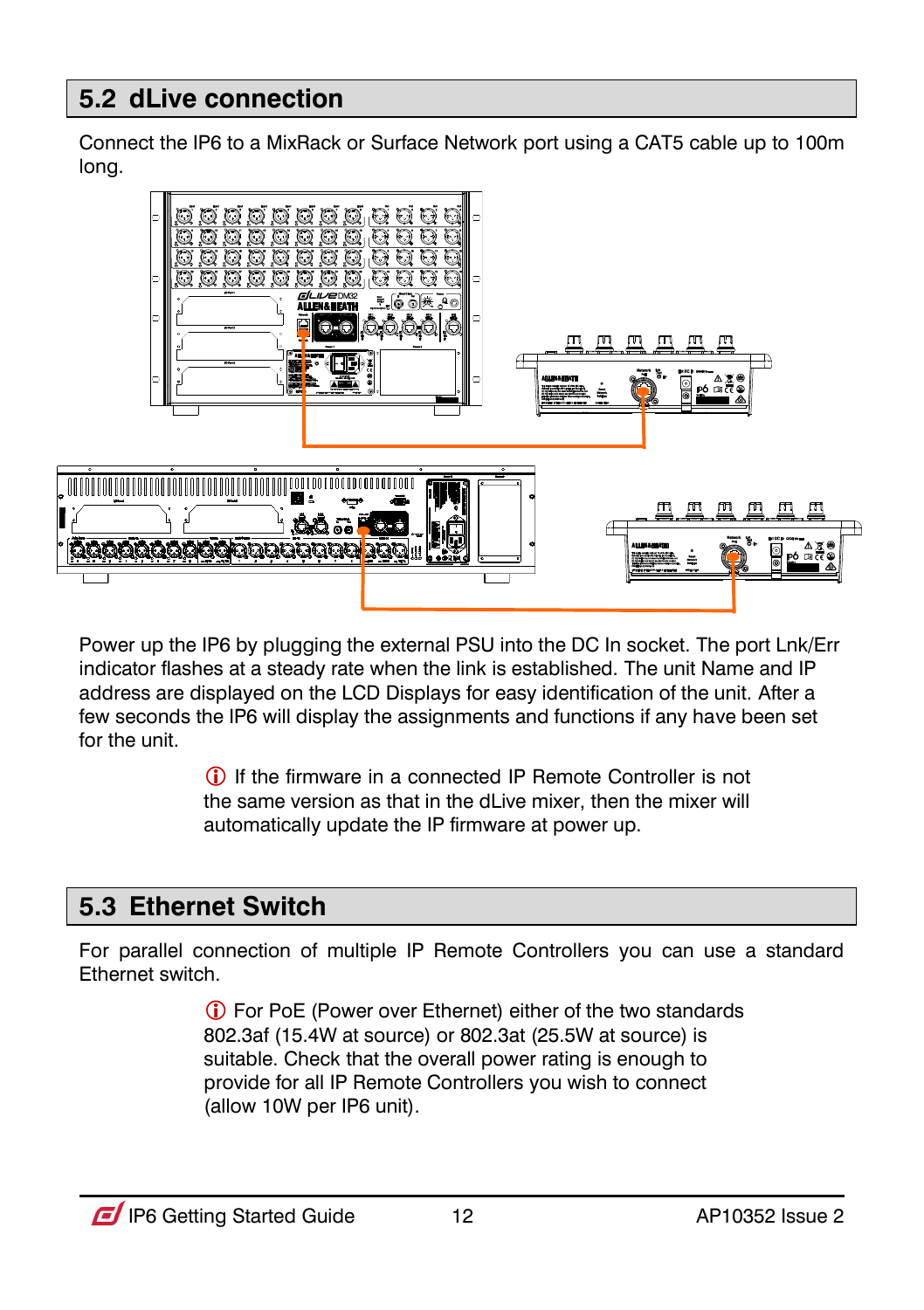#### <span id="page-12-0"></span>**5.4 Programming the Remote Controller**

Use the dLive Surface touchscreen interface or Director software to configure the Remote Controller. You can assign each key or rotary individually, or use one of the setup 'Wizards' on screen to get started quickly.

The IP6 can be set to link to either the dLive **MixRack** or the dLive **Surface**. This is regardless of the physical Network connection, for example the unit might be physically connected to the MixRack but set to link to the Surface. Linking to the MixRack provides an independent Remote Controller that can be used with or without Surface connection. Linking to the Surface adds the ability to assign extra functions to the IP6 SoftKeys such as **Sel** and **Mix**.

The functions and assignments of the IP6 are stored in the dLive Scenes. They are not stored locally on the Remote Controller.

> Refer to the dLive Firmware Reference Guide available for download at [www.allen-heath.com](http://www.allen-heath.com/) for more information on configuring the Remote Controller.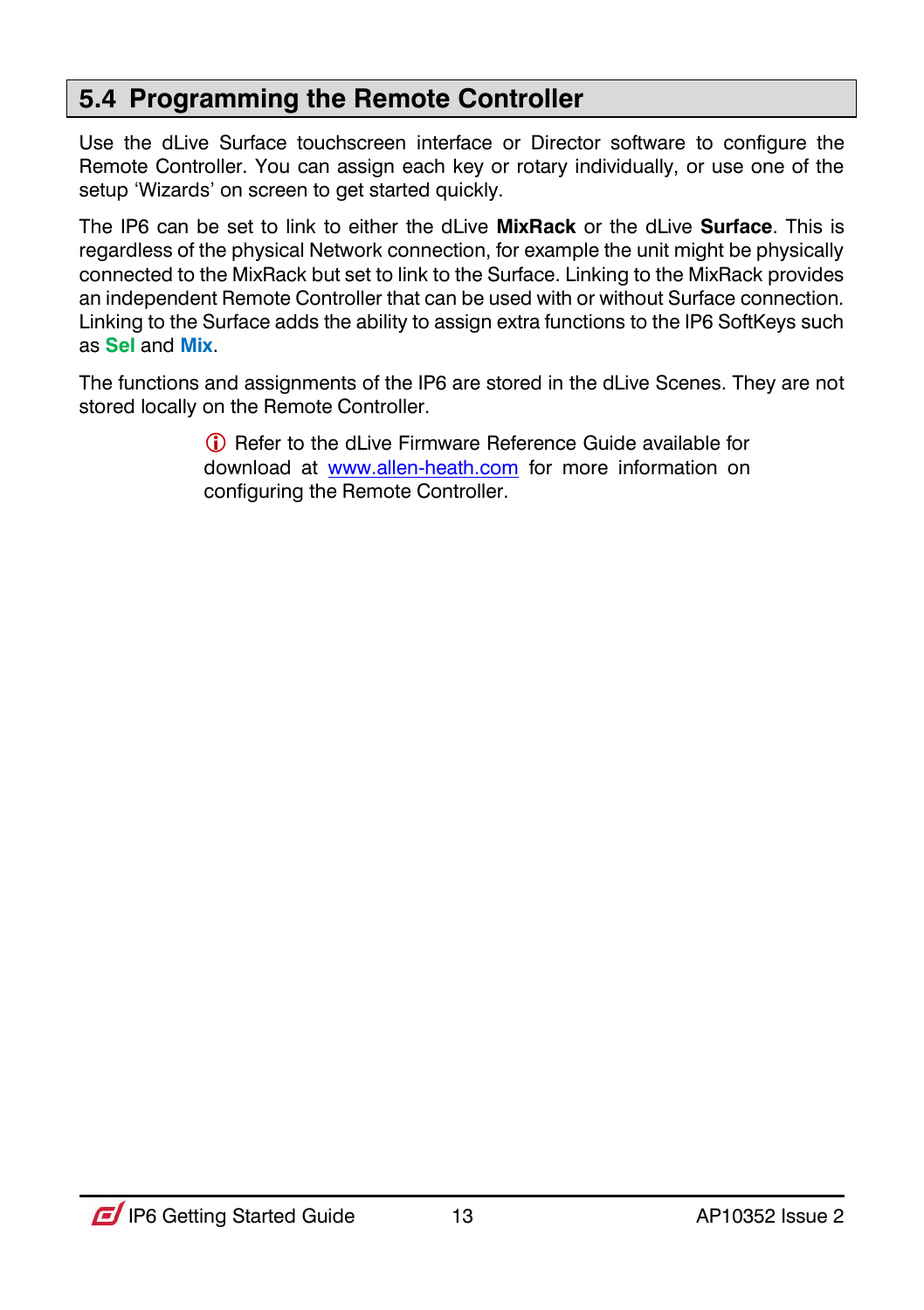### <span id="page-13-0"></span>**6. Dimensions**

<span id="page-13-1"></span>